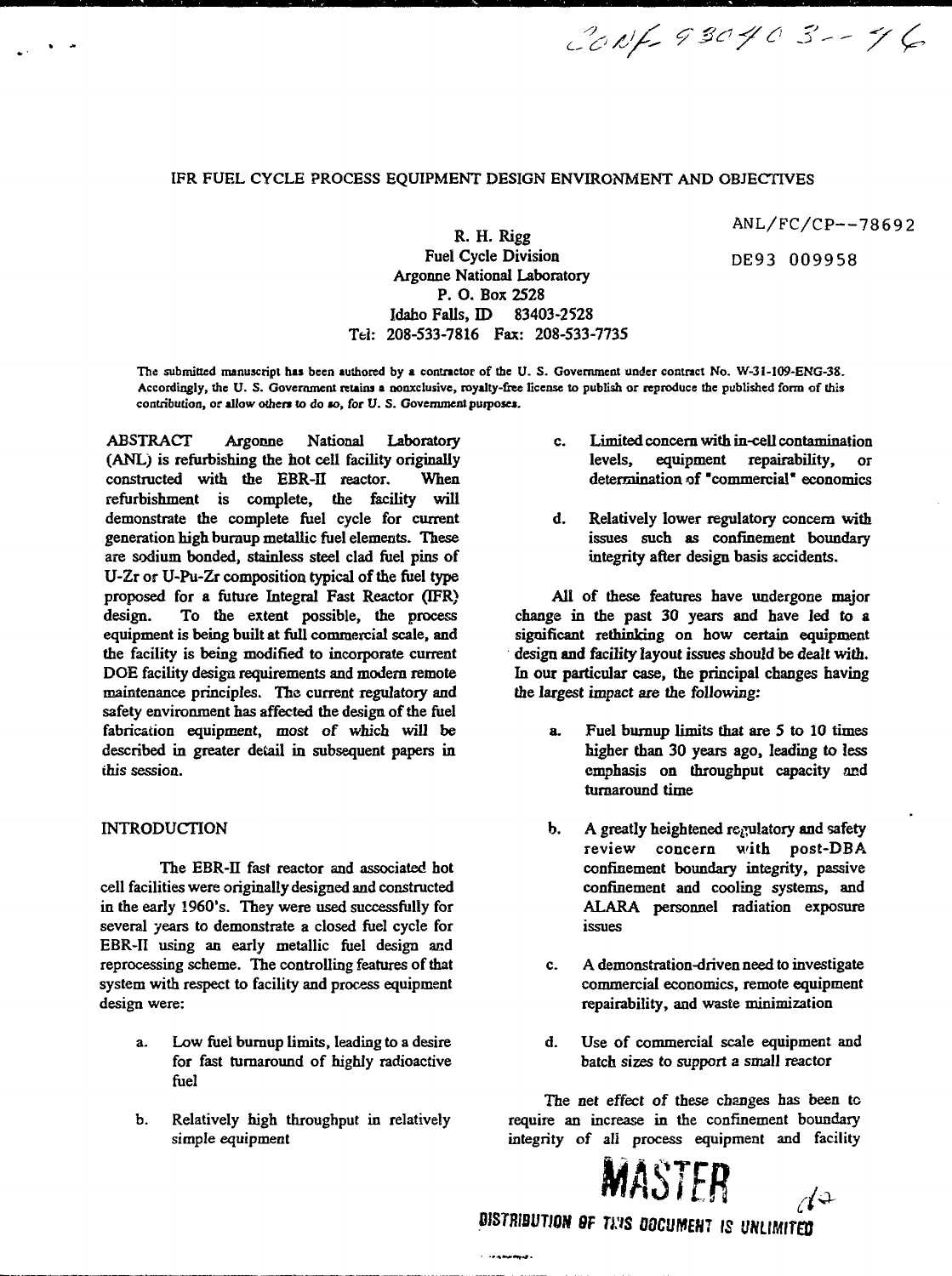systems, to markedly decrease the number of confinement boundary penetrations that could be credible paths for air ingress or contamination escape under post-DBA conditions, and to minimize potentially pyrophoric materials exposed to the argon cell atmosphere even under normal operating conditions.

The focus of this paper is how the current regulatory environment and the needs of the demonstration project have influenced the design of the fuel element fabrication equipment and the interfacing handling magazine.

### FACILITY DESCRIPTION

The key Fuel Cycle Facility (FCF) features relevant to the confinement boundary and other safety issues influencing the process equipment design are two heavily shielded hot ceils and a lightly shielded repair area.

The Air Cell is a  $66 \text{ m}^2$  concrete cell with 8 windows, 16 master/slave mechanical manipulators, two 340 kg capacity electromechanical manipulators (EMM), and a 4,500 kg capacity crane. Three m<sup>3</sup>/second filtered air flow is provided for cooling and pressure gradient control. Only encapsulated fuel materials are handled in this cell.

The Argon Cell is a 220 m<sup>2</sup> cell with a welded steel liner, 19 windows, 26 master/slave mechanical manipulators, 4 EMM's, and 2 cranes. It has an inert atmosphere with a closed loop cooling and purification system with 220 kW heat removal capability. Unencapsulated fuel materials are only handled in this cell. Both hot cells have remote repair/recovery capability for all active components of the handling systems. These cells and their process equipment are shown in Figure 1.



**FIGURE 1 - AIR AND ARGON CELL EQUIPMENT LOCATIONS**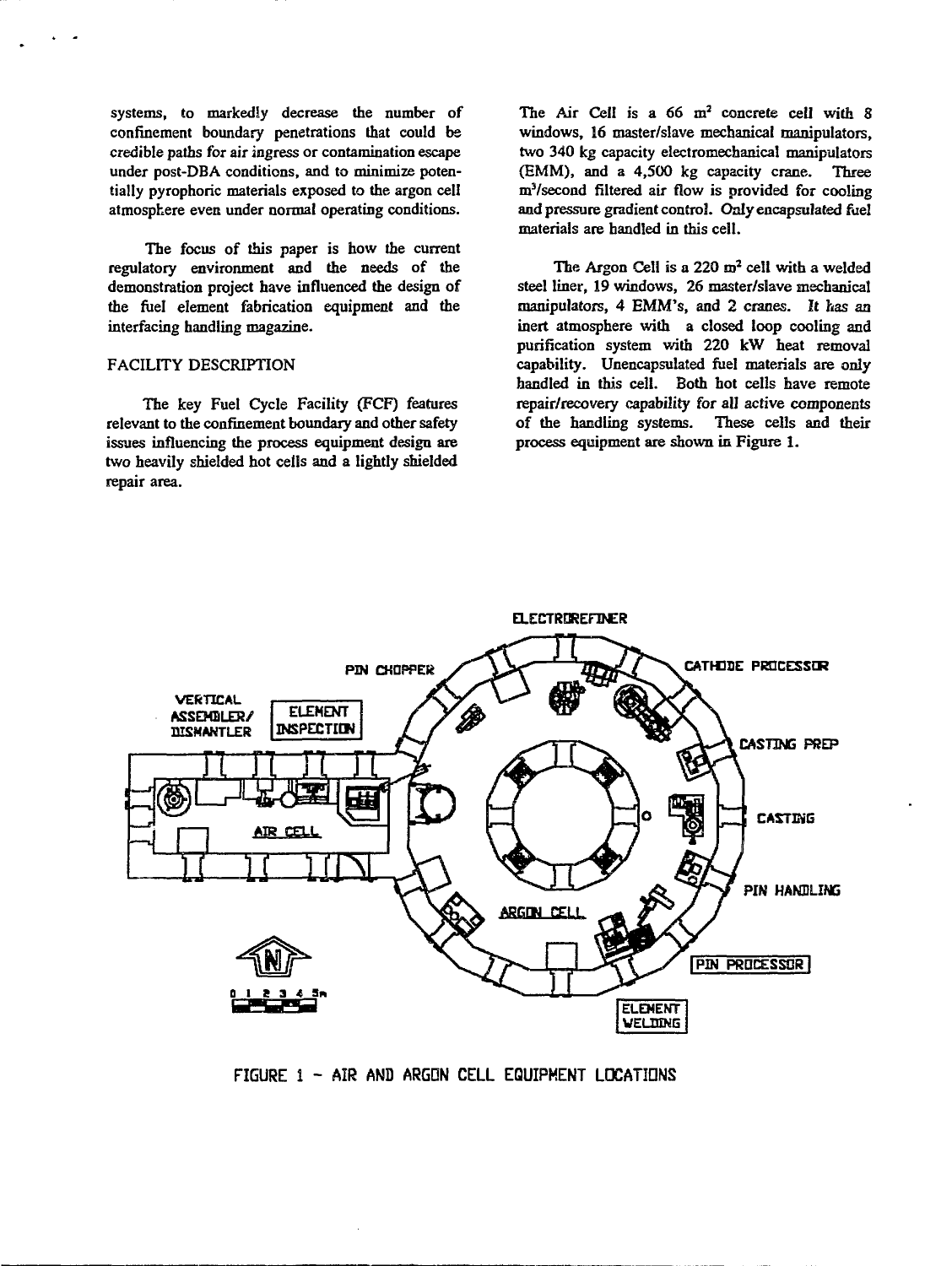The shielded repair area has  $47 \text{ m}^2$  of remote or manual work space, wet and dry decontamination equipment, shielded and unshielded glovewall workstations, and a 4,500 kg capacity crane. Contamination control and ventilation are provided by the Air Cell exhaust system. The hot cells and repair area are connected by an air atmosphere transfer tunnel system with a component transfer envelope of 1.8 m diameter, 2.4 m height and 4,500 kg weight limit. No fuel or high level waste materials are handled in the repair area, although significant contamination levels are within the design basis for remote operations.

#### PROCESS DESCRIPTION

For the purposes of this and the following papers, the pyrochemical reprocessing technique that is the subject of this demonstration project can best be thought of in three parts:

- 1. The reprocessing steps, where spent fuel is chopped, dissolved in an electrolyte at elevated temperatures, and electrorefined to separate fuel constituents from fission products. The resulting fuel cathodes are distilled to remove electrolytes and process metals.
- 2. The fuel fabrication steps, where the ingots from the reprocessing steps are blended with various constituents from the recycle streams or makeup alloying elements, melted and cast into fuel pins, and then processed into completed fuel elements.
- 3. The fabrication support steps, where new fuel cladding jackets are prepared, loaded with bond sodium, and inserted in a handling magazine in an out-of-cell glovebox environment.

### REGULATORY AND SAFETY ISSUES

The principal regulatory guidance for government-owned facilities of this sort is DOE Order 6430.1A (General Design Criteria), and the principal controlling permitting process beyond the DOE reviews and authorizations is the State level EPA permit.

DOE 6430.1A was at least partially written from the perspective of requirements for a glovebox

facility, but it is being applied to the refurbishment of FCF and leads to several difficult problems in equipment and facility design. The key provision of the Order with respect to these problems is Section 1300-1.4.2 Accidental Releases:

"Releases of hazardous materials postulated to occur as a result of DBAs shall be limited by designing facilities such that at least one confinement system remains fully functional following any credible DBA (i.e., unfiltered/unmitigated releases of hazardous levels of such materials shall not be allowed following such accidents."

This, in essence, is a requirement for "safety-grade" confinement of all radioactive or hazardous materials at either the process equipment, cell boundary, or pressure control system level.

There is no minimum source term of concern for accident scenarios specified in the Order, and hot cell reprocessing facilities would normally be assumed to be highly contaminated independent of the quality level required of the individual pieces of process equipment. We proposed that only process equipment containing significant quantities of radioactive materials at temperatures above their ignition points in a post-DBA air atmosphere should require safety-grade confinement, but the proposal was rejected by safety reviewers. The hot cell boundaries and confinement pressure control systems are largely redundant and seismically robust, but are not retroactively certifiable to current safety-grade criteria thirty years after they were designed and built. Therefore, a current-generation safety grade exhaust system (SES) and associated electrical supply were required for the Argon Cell to maintain a negative pressure differential and filtered exhaust even in a post-DBA situation. The system is activated by loss of differential pressure between the Argon Cell and the building basement. Differential pressure settings and Argon Cell seal poi overpressure relief system design are such that inadvertent activation of the system will not draw air into the Argon Cell.

An advantage of this design environment is that the individual items of process equipment may be designed to normal industrial codes for qualitysensitive components, and may be modified or replaced without requiring major review of the facility safety basis. A disadvantage is that potential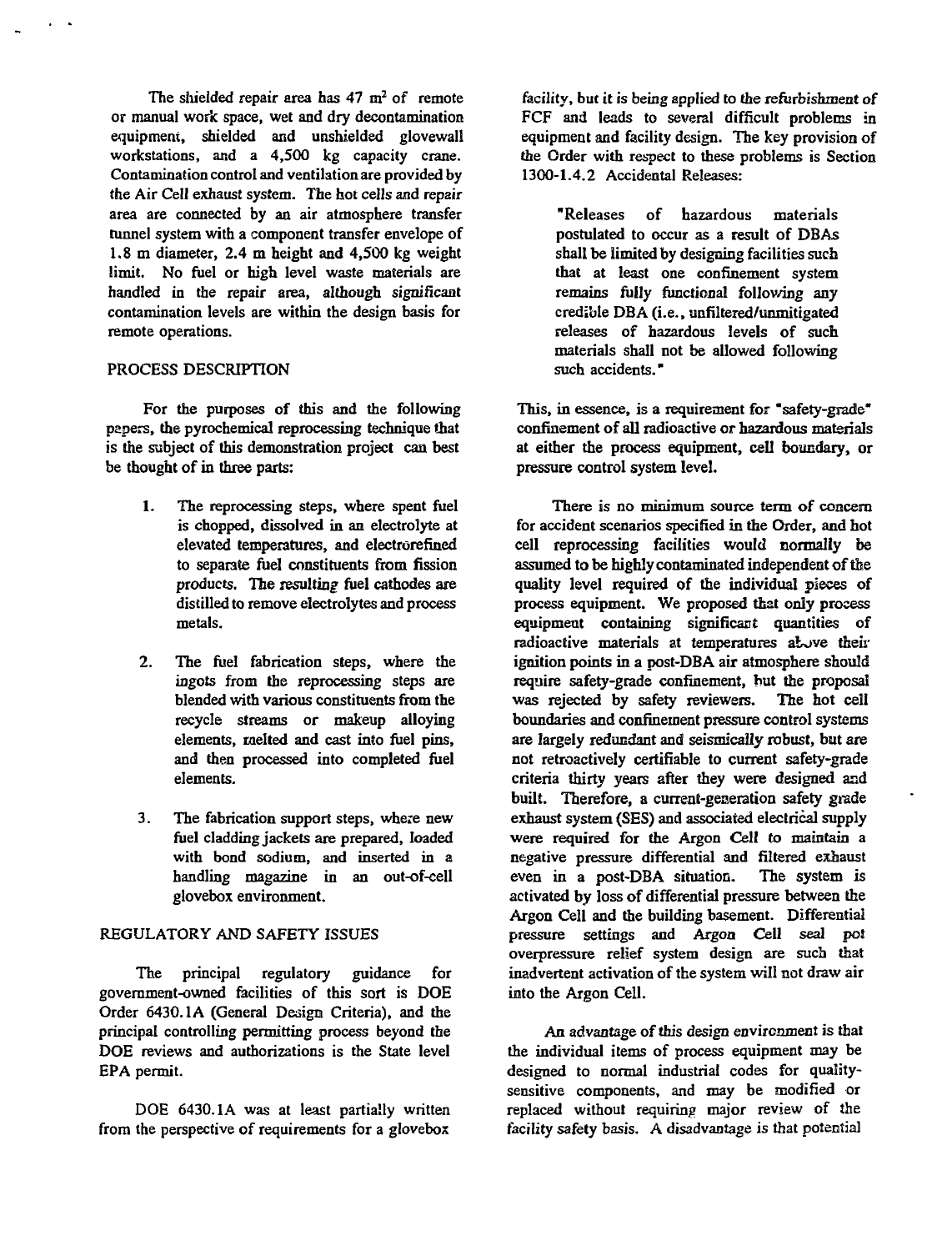air infiltration of the Argon Cell under post-DBA conditions must be assumed much sooner than it would under static conditions. Therefore, all exposed in-process materials that are potentially pyrophoric in an air atmosphere must be tracked and limited. A related problem is that these "at risk" materials must be isolated from the Argon Cell atmosphere in a timely manner any time the SES capability is compromised, such as for maintenance. This has had a major effect on the design of process equipment and process material storage systems.

The most important features of the air quality permit agreement are the requirements for current generation exhaust stack monitoring equipment and procedures, and a limitation on the amount of argon gas purge that is allowed through the Argon Cell. As described earlier, this cell is run largely in closed loop mode with minimal emissions. The purification system does not remove nitrogen or fission product gasses that accumulate from fuel element chopping, so the relative timing of chopping and purging operations affects radioactive emissions. The State has therefore imposed a very low limit on argon purge rate to limit radioactive emission rates regardless of the Argon Cell atmosphere inventory of fission gasses. This, in turn, requires stringent control of potential argon addition sources and precludes using externally-supplied argon for pneumatic applications as we have done in the past.

# DEMONSTRATION PROJECT OBJECTIVES

A principal purpose of the demonstration program is to assess as best we can the commercial economics of this particular pyrochemical fuel cycle. This requires eliminating as many uncertainties as possible with respect to equipment scale, control systems, batch size, etc. The scale at which we have chosen to design is that associated with support of a 1400 Mwe reactor. Such a plant would require a throughput of approximately 100 kg HM per day and would have batch sizes in the various pieces of equipment in the 10 to 25 kg HM range. The EBR-II reactor, however, requires less than 200 kg HM recycle per year: hence equipment designed to commercial batch sizes will not be run at commercial utilization rates on the EBR-II throughput. We have backlogged considerable EBR-II spent fuel, so we will be able to run at high throughput for brief periods. Considerably more effort has been devoted to integrated control systems and modular maintenance principles than would be typically expected of such low utilization equipment.

#### EFFECTS ON EQUIPMENT DESIGN

The dominant requirements of the current design environment with respect to process equipment in general and automated fuel fabrication in particular are as follows:

- 1. Minimum out-of-secure-storage exposure times and easiest possible isolation methods for all in-process materials.
- 2. Priority for materials with highest potential for pyrophoric behavior in an air atmosphere.
- 3. Minimum potential cell boundary air inleakage area under DBA conditions. Because of the redundancy and environmental qualification requirements for active components in a safety-grade isolation system, this criteria basically precludes out-of-cell vacuum, pneumatic, or fresh argon supply systems except where absolutely required. We have implemented a small scale argon pneumatic system that draws from and exhausts to the general Argon Cell atmosphere in order to simplify compliance with this requirement and the State limit on argon purge rate.

The net effect of these requirements has been to force the fuel fabrication system into easily isolated containers for storage and basic handling operations throughout the fuel element fabrication process. The fuel handling magazine had independently evolved ss an easily-isolated design for the following reasons:

- 1. High-integrity isolation of the sodiumloaded jackets in an air or vacuum environment was required by process design.
- 2. The design intent to allow fuel element wire wrap prior to end plug welding required some degree of isolation of the assembled jacket from the contaminated fuel loading environment.

The basic magazine approach to fuel element handling was forced by the precision location requirements of the various prices of fuel fabrication equipment to be discussed later in this session. The